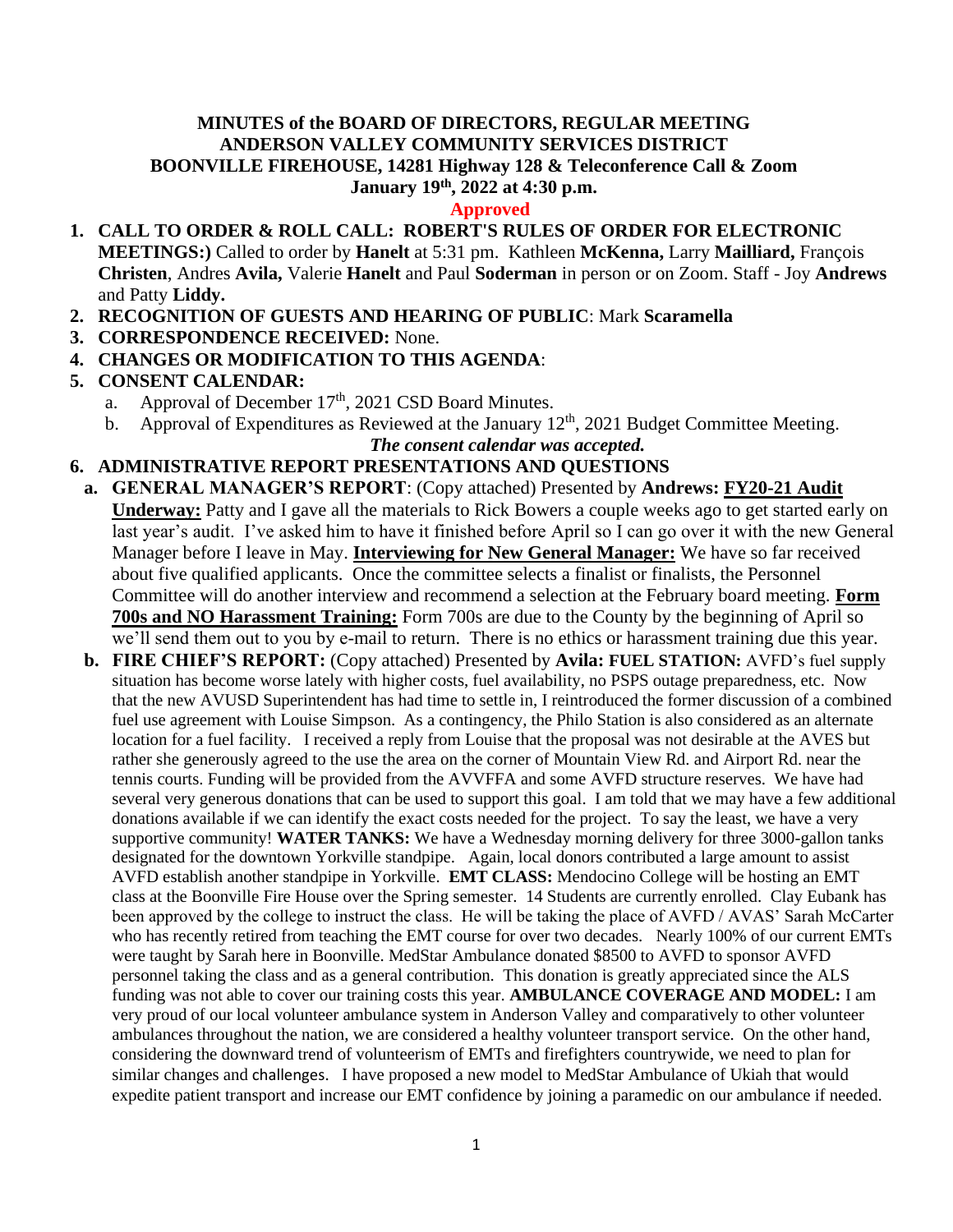EMS model are to ensure AVFD maintains a sustainable ambulance program with future trends, avoid employee burnout, and start succession planning before we need to react. As we face more funding challenges on the EMS branch of AVFD, I plan to request an increase in ALS funding from the county to supplement our existing program and support bolstering our program to achieve the goals stated above. If the AVCSD Board agrees to the funding request I will bring the request letter for Board approval to next month's meeting. There was a discussion about involving the Department of State Architecture if we proceed with the AVUSD and the fuel station.

# **7. ADVISORY COMMITTEE REPORTS:**

- a. **EMERGENCY SERVICES COMMITTEE**: (Copy attached) Presented by **Soderman**: There was a discussion regarding updates on the Faulkner Park situation. Fire Warden Update: Avila explained concept/process: sort of a political advocate for fire depts/issues: would be created as a new county wide fire district: going to BOS next week. Philo Water tender: On order: cost of about \$320,000. Large Donations: MedStar is giving \$5,000. To the FD/EMS and helping pay for the EMT Class. Avila gave both an overview and detailed look at the Department budgets for the FD, EMS, and County ALS Grant. Wide ranging discussion of how to handle donations that come in with Ambulance memberships. Consensus was reached that a first priority for all services would be a fueling station, possibly at the HS in conjunction with school district. Avila shared a memo regarding the Faulkner Park Tree clearing issue. The understanding is from Ted Williams that PG&E will do nothing regarding the trees in the park without the BOS permission. Thomas announced he is taking Autumn Ehnow's place as AVVFFA treasurer.
- b. **BUDGET COMMITTEE REPORT**: (Copy Attached) Presented by **McKenna - First Property Tax Payment Received – Significant Shortfall:** On the budget versus actual reports, you will see we only received 47% of our budgeted revenue for property taxes when the first payment is usually 55%. District-wide this payment was short by \$20k. I have a call and e-mail into the county auditor, who is currently out of the office but is checking messages from home. The goal is to have an informative answer before next week's board meeting to incorporate into the discussion with the revised budgets. If this reduction trend continues, all branches of the district will have some difficult funding decisions to make. Because the CSD operates on a "bare bones" budget, outside sources of funding would have to be pursued if a worst-case scenario arrives. **Strike Team Payments**: We recently received payments on the Fawn, Hay Creek, and River Complex fires. Stipends will be paid with the next payroll. The bank account balances page still shows \$133k outstanding which will be received in the coming months. **FY20-21 Audit/GM Exit Strategy**: There is no update this month on the audit. I have asked it to be ready by April so I can discuss it with the new GM. My scheduled last day is May 1<sup>st</sup> however, I will be available on a consulting basis and can utilize Zoom and LogMeIn if I need to remotely access the GM desk computer to assist my replacement**.** Accepted the Mid-Year Budget Revisions FY21-22 and the Revised Fee Schedule to Incorporate Recovery Cost of CPR Certifications. Discussion regarding donations to AVVFFA.
	- 1) Review and Recommend New Grant Opportunities.

2) Mid-Year Revisions. *Motion by McKenna to approve the Mid-Year revisions. 2nd by Christen. Hanelt – aye, Christen – aye, Soderman – aye, Mailliard – aye.*

3) Revised Fee Schedule to Incorporate Recovery Cost of CPR Certification. *Motion by McKenna to create a new ordinance with a fee schedule with a recoupment cost of \$50 to \$60 for CPR certified training. 2nd by Mailliard. Mailliard – aye, Soderman – aye, Christen – aye, McKenna – aye, Hanelt – aye.*

- c. **AIRPORT COMMITTEE REPORT:** Did not meet.
- d. **RECREATION COMMITTEE REPORT: Presented by McKenna - Review activities/postevent forms**: **McKenna** shared that seven highschoolers came to the meeting "The Service-Learning